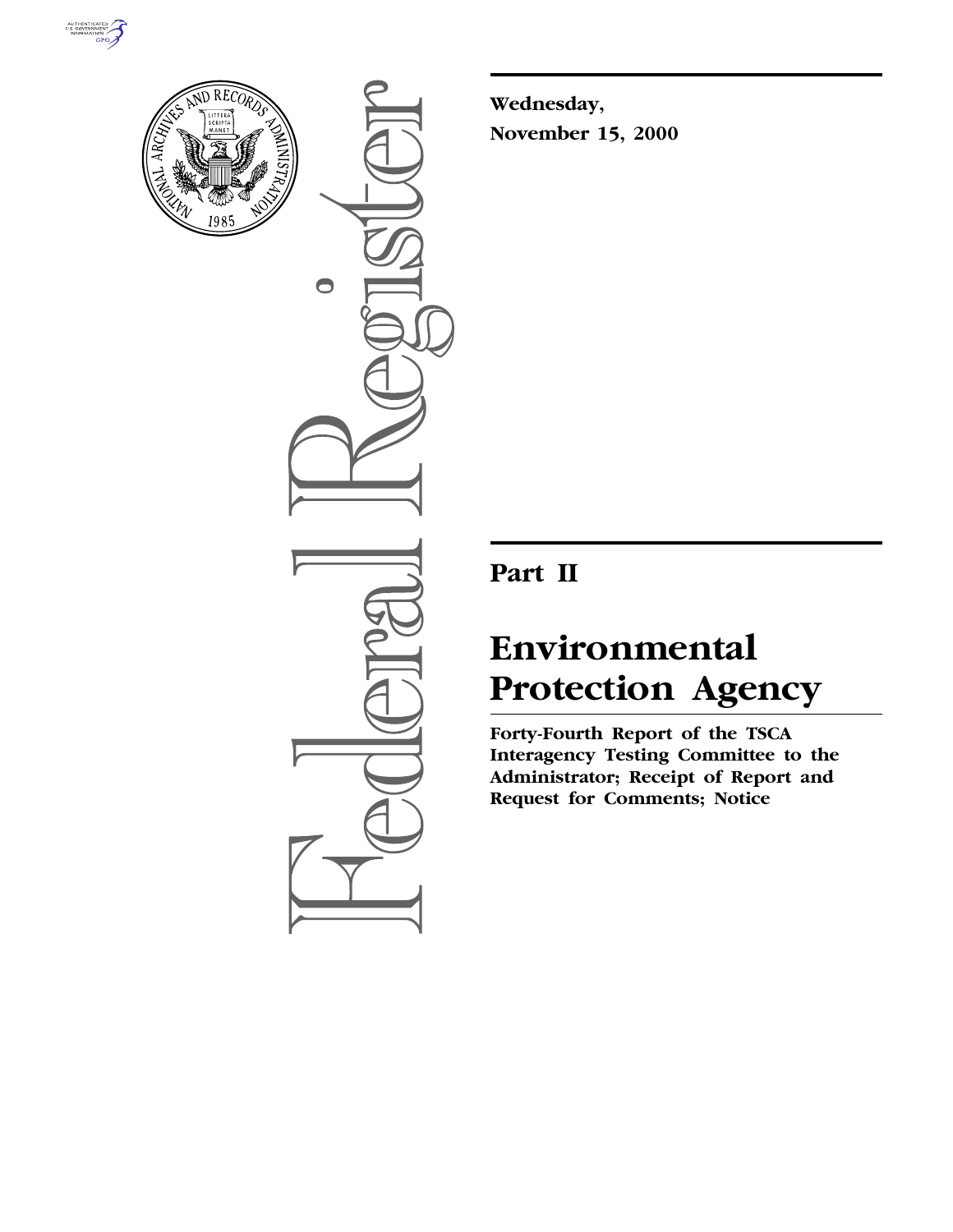### **ENVIRONMENTAL PROTECTION AGENCY**

# **[OPPTS–41052; FRL–6087–8]**

#### **Forty-Fourth Report of the TSCA Interagency Testing Committee to the Administrator; Receipt of Report and Request for Comments**

**AGENCY:** Environmental Protection Agency (EPA).

#### **ACTION:** Notice.

**SUMMARY:** The Toxic Substances Control Act (TSCA) Interagency Testing Committee (ITC) transmitted its Forty-Fourth Report to the Administrator of the EPA on May 27, 1999. In the 44th Report, which is included with this notice, the ITC initiated a process to identify chemicals with production volumes greater than 10,000 pounds per year that are predicted to bioconcentrate, persist, and cause ecological or human health effects. To date the process has identified more than 400 chemicals.

At this time, the ITC is implementing the process and has no revisions to its TSCA section 4(e) *Priority Testing List*. EPA invites interested persons to submit written comments on the Report.

**DATES:** Comments, identified by docket control number OPPTS–41052, must be received on or before December 15, 2000.

**ADDRESSES:** Comments may be submitted by mail, electronically, or in person. Please follow the detailed instructions for each method as provided in Unit I. of the **SUPPLEMENTARY INFORMATION**. To ensure proper receipt by EPA, it is imperative that you identify docket control number OPPTS–41052 in the subject line on the first page of your response.

**FOR FURTHER INFORMATION CONTACT:** *For general information contact*: Barbara Cunningham, Acting Director, Environmental Assistance Division (7408), Office of Pollution Prevention and Toxics, Environmental Protection Agency, 1200 Pennsylvania Ave., NW., Washington, DC 20460; telephone numbers: (202) 554–1404; e-mail address: *TSCA-Hotline@epa.gov*.

*For technical information contact*: John D. Walker, ITC Executive Director (7401), Environmental Protection Agency, 1200 Pennsylvania Ave., NW., Washington, DC 20460; telephone number: (202) 260–1825; fax: (202) 260– 7895; e-mail address: *walker.johnd@epa.gov*.

**SUPPLEMENTARY INFORMATION:**

#### **I. General Information**

#### *A. Does this Action Apply to Me?*

This notice is directed to the public in general. It may, however, be of particular interest to you if you manufacture (defined by statute to include import) and/or process TSCAcovered chemicals and you may be identified by the North American Industrial Classification System (NAICS) codes 325 and 32411. Because this notice is directed to the general public and other entities may also be interested , the Agency has not attempted to describe all the specific entities that may be interested in this action. If you have any questions regarding the applicability of this action to a particular entity, consult the technical person listed under **FOR FURTHER INFORMATION CONTACT**.

*B. How Can I Get Additional Information, Including Copies of this Document or Other Related Documents?*

1. *Electronically*. You may obtain electronic copies of this document, and certain other related documents that might be available electronically, from the EPA Internet Home Page at *http:// www.epa.gov/.* To access this document, on the Home Page select ''Laws and Regulations,'' ''Regulations and Proposed Rules,'' and then look up the entry for this document under the ''**Federal Register**—Environmental Documents.'' You can also go directly to the **Federal Register** listings at *http:// www.epa.gov/fedrgstr/*.

You may also access additional information about the ITC and the TSCA testing program through the web site for the Office of Pollution Prevention and Toxics (OPPT) at *http://www.epa.gov/ opptintr/*, or go directly to the ITC home page at *http://www.epa.gov/opptintr/itc/* .

2. *In person*. The Agency has established an official record for this action under docket control number OPPTS–41052. The official record consists of the documents specifically referenced in this action, any public comments received during an applicable comment period, and other information related to this action, including any information claimed as Confidential Business Information (CBI). This official record includes the documents that are physically located in the docket, as well as the documents that are referenced in those documents. The public version of the official record does not include any information claimed as CBI. The public version of the official record, which includes printed, paper versions of any electronic comments submitted during an applicable comment period, is

available for inspection in the TSCA Nonconfidential Information Center, North East Mall Rm. B–607, Waterside Mall, 401 M St., SW., Washington, DC. The Center is open from noon to 4 p.m., Monday through Friday, excluding legal holidays. The telephone number for the Center is (202) 260–7099.

### *C. How and to Whom Do I Submit Comments?*

You may submit comments through the mail, in person, or electronically. To ensure proper receipt by EPA, it is imperative that you identify docket control number OPPTS–41052 in the subject line on the first page of your response.

1. *By mail*. Submit your comments to: Document Control Office (7407), Office of Pollution Prevention and Toxics (OPPT), Environmental Protection Agency, 1200 Pennsylvania Ave., NW., Washington, DC 20460.

2. *In person or by courier*. Deliver your comments to: OPPT Document Control Office (DCO) in East Tower Rm. G–099, Waterside Mall, 401 M St., SW., Washington, DC. The DCO is open from 8 a.m. to 4 p.m., Monday through Friday, excluding legal holidays. The telephone number for the DCO is (202) 260–7093.

3. *Electronically*. You may submit your comments electronically by e-mail to: *oppt.ncic@epa.gov*, or mail your computer disk to the address identified above. Do not submit any information electronically that you consider to be CBI. Electronic comments must be submitted as an ASCII file avoiding the use of special characters and any form of encryption. Comments and data will also be accepted on standard disks in WordPerfect 6.1/8.0 or ASCII file format. All comments in electronic form must be identified by docket control number OPPTS–41052. Electronic comments may also be filed online at many Federal Depository Libraries.

### *D. How Should I Handle CBI Information That I Want to Submit to the Agency?*

Do not submit any information electronically that you consider to be CBI. You may claim information that you submit to EPA in response to this document as CBI by marking any part or all of that information as CBI. Information so marked will not be disclosed except in accordance with procedures set forth in 40 CFR part 2. In addition to one complete version of the comment that includes any information claimed as CBI, a copy of the comment that does not contain the information claimed as CBI must be submitted for inclusion in the public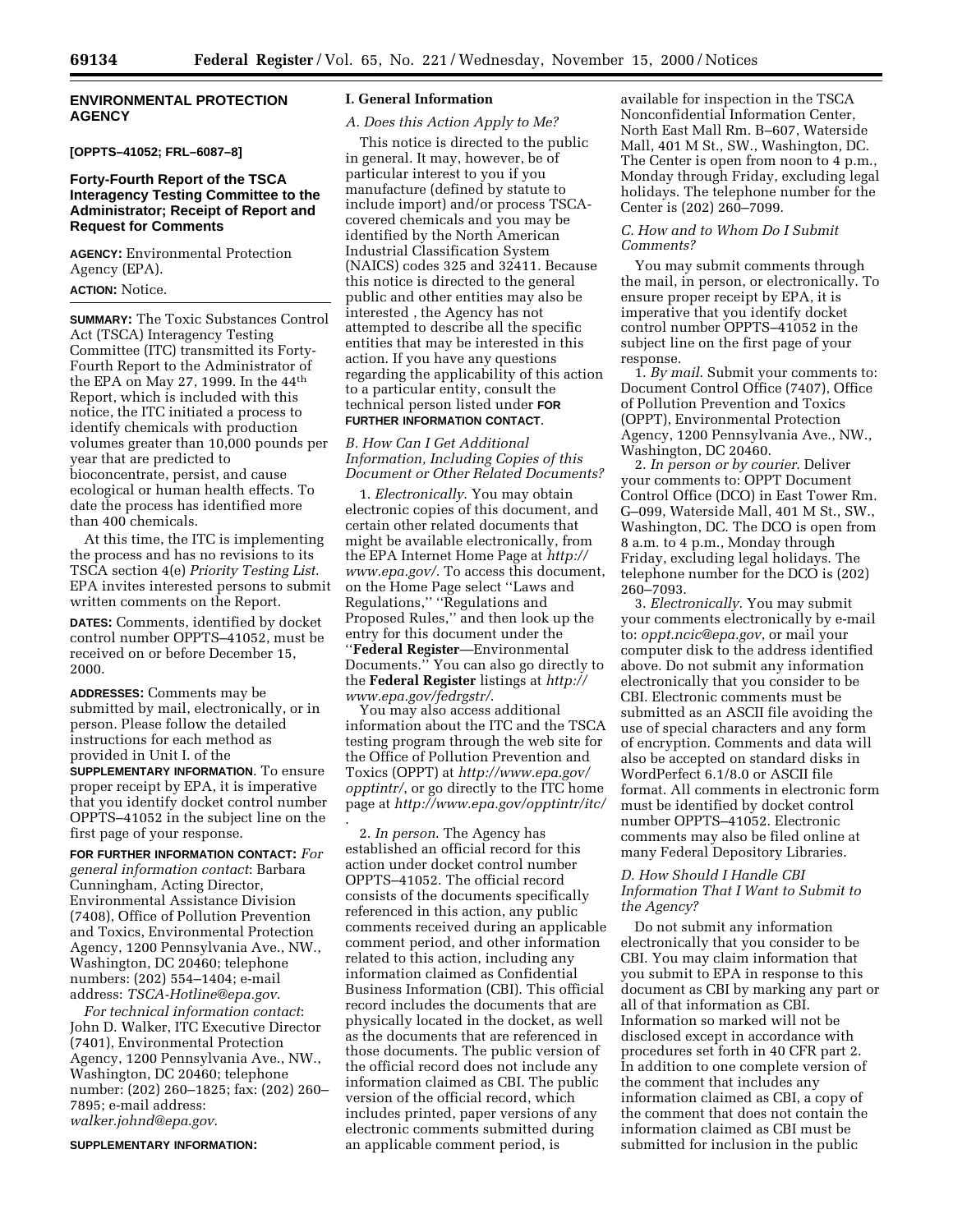version of the official record. Information not marked confidential will be included in the public version of the official record without prior notice. If you have any questions about CBI or the procedures for claiming CBI, please consult the technical person listed under **FOR FURTHER INFORMATION CONTACT**.

# *E. What Should I Consider as I Prepare My Comments for EPA?*

We invite you to provide your views and comments on the ITC 44th Report. You may find the following suggestions helpful for preparing your comments:

1. Explain your views as clearly as possible.

2. Describe any assumptions that you used.

3. Provide copies of any technical information and/or data you used that support your views.

4. Provide specific examples to illustrate your concerns.

5. Make sure to submit your comments by the deadline in this notice.

6. To ensure proper receipt by EPA, be sure to identify the docket control number assigned to this action in the subject line on the first page of your response. You may also provide the name, date, and **Federal Register** citation.

#### **II. Background**

The Toxic Substances Control Act (TSCA) (15 U.S.C. 260l *et seq*.) authorizes the Administrator of the EPA to promulgate regulations under section 4(a) requiring testing of chemicals and chemical groups in order to develop data relevant to determining the risks that such chemicals and chemical groups may present to health or the environment. Section 4(e) of TSCA established the ITC to recommend chemicals and chemical groups to the Administrator of the EPA for priority testing consideration. Section 4(e) of TSCA directs the ITC to revise the TSCA section 4(e) *Priority Testing List* at least every 6 months.

# *A. The ITC's 44th Report*

The 44th Report was received by the EPA Administrator on May 27, 1999, and is included in this notice. In the 44th Report, the ITC stated that it had initiated a process to identify chemicals with production/importation volumes greater than 10,000 pounds per year that are predicted to bioconcentrate, persist, and cause ecological or human health effects. According to the ITC report, more than 400 chemicals have been identified.

#### *B. Status of the Priority Testing List*

At this time, the ITC is implementing the process and has no revisions to its TSCA section 4(e) *Priority Testing List*. The current TSCA section 4(e) *Priority Testing List* as of May 1999 can be found in Table 1 of the 44th ITC Report which is included in this notice.

#### **List of Subjects**

Environmental protection, Chemicals, Hazardous substances.

Dated: November 6, 2000.

# **Wardner G. Penberthy,**

*Acting Director, Chemical Control Division, Office of Pollution Prevention and Toxics.*

#### **Forty-Fourth Report of the TSCA Interagency Testing Committee to the Administrator, U.S. Environmental Protection Agency**

This is the 44th Report of the TSCA Interagency Testing Committee (ITC) to the Administrator of the U.S. Environmental Protection Agency (EPA). The ITC was established by section 4(e) of the Toxic Substances Control Act (TSCA) ''to make recommendations to the Administrator respecting the chemical substances and mixtures to which the Administrator should give priority consideration for the promulgation of a rule for testing under section 4(a).... At least every six months..., the Committee shall make such revisions to the *Priority Testing List* as it determines to be necessary and transmit them to the Administrator together with the Committee's reasons for the revisions'' (Public Law 94–

469, 90 Stat. 2003 *et seq*. (15 U.S.C. 2601 *et seq*.)). Since its creation in 1976, the ITC has submitted 43 semi-annual (May and November) Reports to the EPA Administrator transmitting the *Priority Testing List* and its revisions. In 1989, the ITC began recommending chemical substances for information reporting, screening, and testing to meet the data needs of its member U.S. Government organizations. ITC Reports are available from *http://www.epa.gov/opptintr/ itc* within a few days of submission to the Administrator and from *http://www.epa.gov/ fedrgstr* after publication in the **Federal Register**. The ITC meets monthly and produces its revisions to the *Priority Testing List* with administrative and technical support from the ITC staff and contract support provided by EPA. ITC members and staff are listed at the end of this Report.

During this reporting period (November 1998 to May 1999), the ITC began developing a process to identify chemicals with production or importation volumes >10,000 lb/year that are predicted to bioconcentrate, persist, and cause ecological or human health effects. To date, the process has been used to identify more than 400 chemicals with production or importation volumes >10,000 lb/year with log octanol-water partition coefficients and aerobic biodegradation removal rates that suggest bioconcentration and persistence potential. In addition, the process is being used to:

1. Organize chemicals into structurally related chemical classes for the purpose of developing structure activity relationships (SARs).

2. Characterize the type, quantity, and quality of ecological or human health effects data associated with each chemical.

3. Determine uses.

4. Estimate potential environmental

releases and human exposures.

- 5. Evaluate existing regulations.
- 6. Identify U.S. Government data needs.

This process supports EPA's current High Production Volume (HPV) Chemical Challenge program (*http://www.epa.gov/ opptintr/chemrtk/volchall.htm*) and Persistent Bioaccumulative Toxics (PBT) project (*http://www.epa.gov/opptintr/ chemrtk/persbioa.htm*). At this time, the ITC is implementing this process and has no revisions to its TSCA section 4(e) *Priority Testing List* which follows as Table 1.

### TABLE 1.—THE TSCA SECTION 4(E) PRIORITY TESTING LIST(MAY 1999)1

| Report | Date          | Chemical/group                                                                     | Action                               |
|--------|---------------|------------------------------------------------------------------------------------|--------------------------------------|
| 26     | May 1990      | 8 Isocyanates                                                                      | Recommended with intent-to-designate |
| 27     | November 1990 | 62 Aldehydes                                                                       | Recommended with intent-to-designate |
| 28     | May 1991      | Chemicals with low confidence reference dose (RfD)<br>Acetone<br>Thiophenol        | Designated                           |
| 30     | May 1992      | 5 Siloxanes                                                                        | Recommended                          |
| 31     | January 1993  | 24 Chemicals with insufficient dermal absorption rate data                         | Designated                           |
| 32     | May 1993      | 32 Chemicals with insufficient dermal absorption rate data                         | Designated                           |
| 35     | November 1994 | 24 Chemicals with insufficient dermal absorption rate data                         | Designated                           |
| 37     | November 1995 | 16 Alkylphenols and 3 alkylphenol polyethoxylates <sup>2</sup>                     | Recommended                          |
| 39     | November 1996 | Nonylphenol ethoxylates and 8<br>alkylphenol<br>15<br>polyethoxylates <sup>2</sup> | Recommended                          |